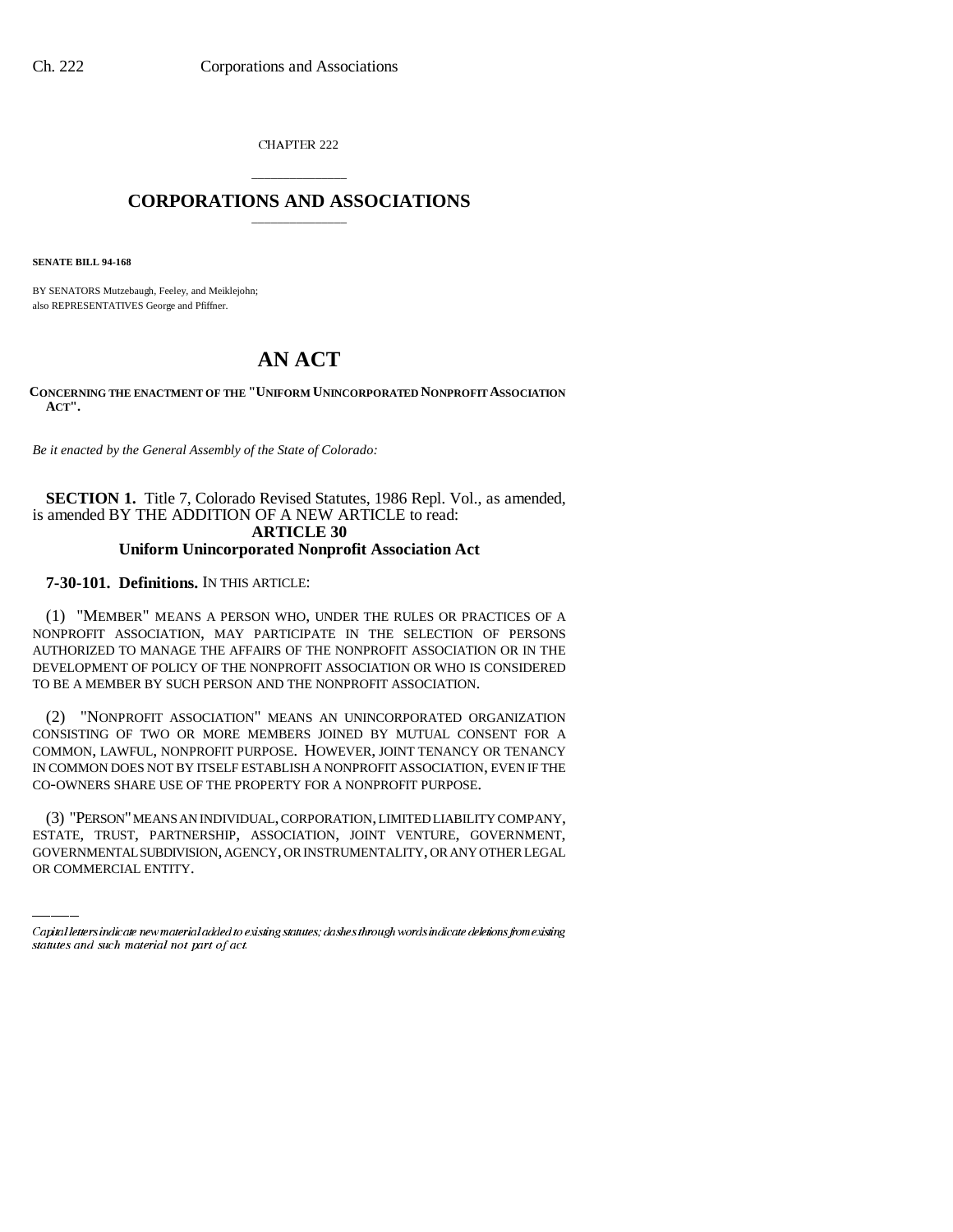(4) "STATE" MEANS A STATE OF THE UNITED STATES, THE DISTRICT OF COLUMBIA, THE COMMONWEALTH OF PUERTO RICO, OR ANY TERRITORY OR INSULAR POSSESSION SUBJECT TO THE JURISDICTION OF THE UNITED STATES.

**7-30-102. Supplementary general principles of law and equity.** PRINCIPLES OF LAW AND EQUITY SUPPLEMENT THIS ARTICLE UNLESS DISPLACED BY A PARTICULAR PROVISION OF IT.

**7-30-103. Territorial application.** REAL AND PERSONAL PROPERTY IN THIS STATE MAY BE ACQUIRED, HELD, ENCUMBERED, AND TRANSFERRED BY A NONPROFIT ASSOCIATION, WHETHER OR NOT THE NONPROFIT ASSOCIATION OR A MEMBER HAS ANY OTHER RELATIONSHIP TO THIS STATE.

**7-30-104. Real and personal property - nonprofit association as legatee, devisee, or beneficiary.** (1) A NONPROFIT ASSOCIATION IN ITS NAME MAY ACQUIRE, HOLD, ENCUMBER, OR TRANSFER AN ESTATE OR INTEREST IN REAL OR PERSONAL PROPERTY.

(2) A NONPROFIT ASSOCIATION MAY BE A LEGATEE, DEVISEE, OR BENEFICIARY OF A TRUST OR CONTRACT.

**7-30-105. Statement of authority as to real property.** (1) A NONPROFIT ASSOCIATION SHALL EXECUTE AND RECORD A STATEMENT OF AUTHORITY TO ENCUMBER OR TRANSFER AN ESTATE OR INTEREST IN REAL PROPERTY IN THE NAME OF THE NONPROFIT ASSOCIATION BEFORE IT ENCUMBERS OR TRANSFERS SUCH AN ESTATE OR INTEREST.

(2) AN ESTATE OR INTEREST IN REAL PROPERTY IN THE NAME OF A NONPROFIT ASSOCIATION MAY BE ENCUMBERED OR TRANSFERRED BY A PERSON SO AUTHORIZED IN A STATEMENT OF AUTHORITY RECORDED IN THE OFFICE OF THE CLERK AND RECORDER IN THE COUNTY OR CITY AND COUNTY IN WHICH THE REAL PROPERTY IS SITUATED.

(3) A STATEMENT OF AUTHORITY MUST SET FORTH:

(a) THE NAME OF THE NONPROFIT ASSOCIATION;

(b) THE ADDRESS IN THIS STATE, INCLUDING THE STREET ADDRESS, IF ANY, OF THE NONPROFIT ASSOCIATION OR, IF THE NONPROFIT ASSOCIATION DOES NOT HAVE AN ADDRESS IN THIS STATE, ITS ADDRESS OUT OF STATE;

(c) THE NAME OR TITLE OF A PERSON AUTHORIZED TO ENCUMBER OR TRANSFER AN ESTATE OR INTEREST IN REAL PROPERTY HELD IN THE NAME OF THE NONPROFIT ASSOCIATION; AND

(d) THE ACTION, PROCEDURE, OR VOTE OF THE NONPROFIT ASSOCIATION WHICH AUTHORIZES THE PERSON TO ENCUMBER OR TRANSFER THE REAL PROPERTY OF THE NONPROFIT ASSOCIATION AND WHICH AUTHORIZES THE PERSON TO EXECUTE THE STATEMENT OF AUTHORITY.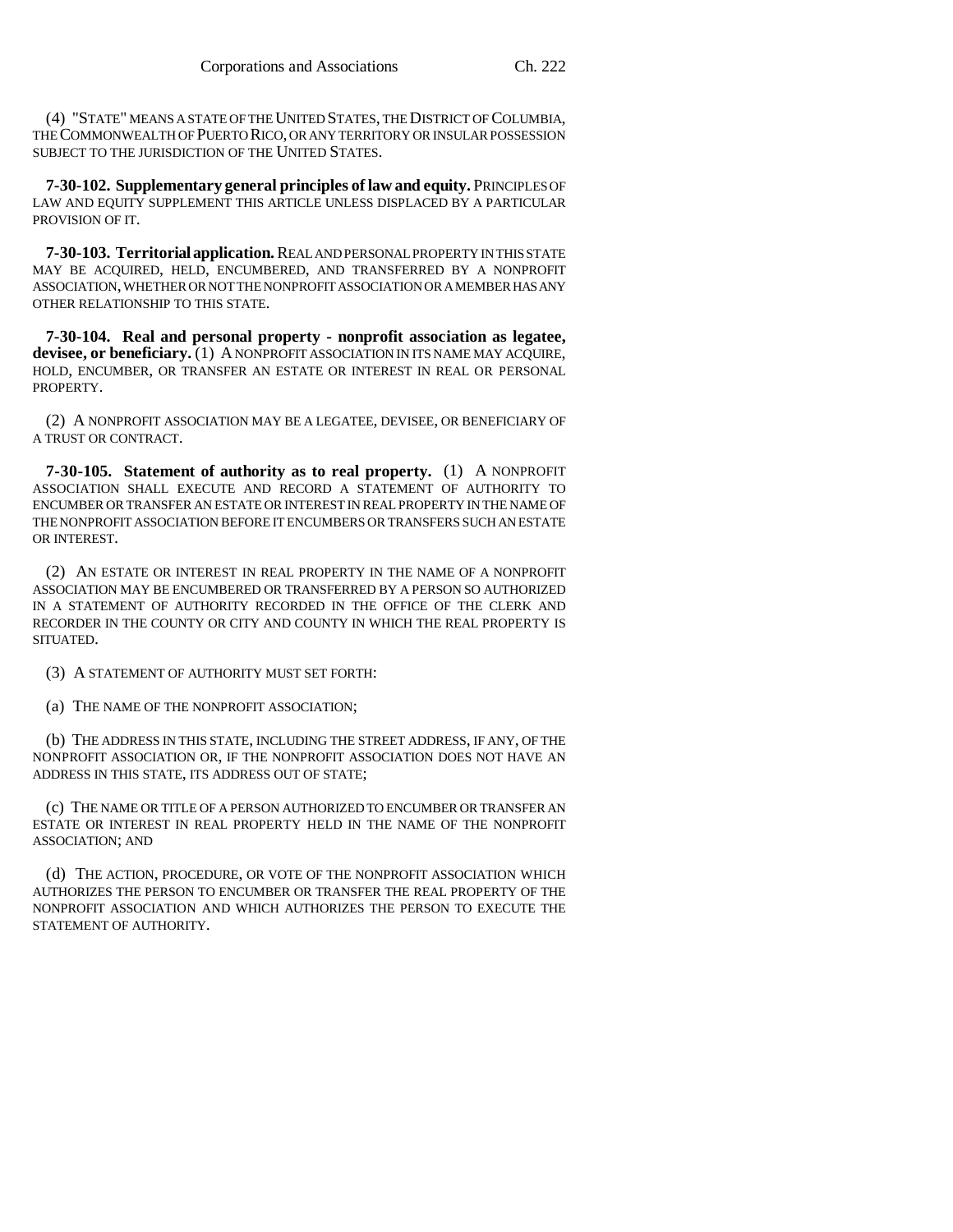#### Ch. 222 Corporations and Associations

(4) A STATEMENT OF AUTHORITY MUST BE EXECUTED IN THE SAME MANNER AS A DEED BY A PERSON WHO IS NOT THE PERSON AUTHORIZED TO ENCUMBER OR TRANSFER THE ESTATE OR INTEREST.

(5) A FILING OFFICER MAY COLLECT A FEE FOR RECORDING THE STATEMENT OF AUTHORITY IN THE AMOUNT AUTHORIZED FOR RECORDING A TRANSFER OF REAL PROPERTY.

(6) AN AMENDMENT, INCLUDING A CANCELLATION, OF A STATEMENT OF AUTHORITY MUST MEET THE REQUIREMENTS FOR EXECUTION AND RECORDING OF AN ORIGINAL STATEMENT. UNLESS CANCELED EARLIER, A RECORDED STATEMENT OF AUTHORITY OR ITS MOST RECENT AMENDMENT IS CANCELED BY OPERATION OF LAW FIVE YEARS AFTER THE DATE OF THE MOST RECENT RECORDING.

(7) THE RECORDED STATEMENT OF AUTHORITY SHALL CONSTITUTE PRIMA FACIE EVIDENCE OF THE FACTS RECITED THEREIN, THE AUTHORITY OF THE PERSON EXECUTING THE STATEMENT OF AUTHORITY TO EXECUTE AND RECORD SUCH STATEMENT, AND THE AUTHORITY OF THE PERSON NAMED THEREIN TO ENCUMBER OR TRANSFER THE REAL PROPERTY OF THE NONPROFIT ASSOCIATION.

**7-30-106. Liability in contract and tort.** (1) A NONPROFIT ASSOCIATION IS A LEGAL ENTITY SEPARATE FROM ITS MEMBERS FOR THE PURPOSES OF DETERMINING AND ENFORCING RIGHTS, DUTIES, AND LIABILITIES IN CONTRACT AND TORT.

(2) A PERSON IS NOT LIABLE FOR A BREACH OF A NONPROFIT ASSOCIATION'S CONTRACT MERELY BECAUSE THE PERSON IS A MEMBER OF THE NONPROFIT ASSOCIATION, IS AUTHORIZED TO PARTICIPATE IN THE MANAGEMENT OF THE AFFAIRS OF THE NONPROFIT ASSOCIATION, OR IS A PERSON CONSIDERED TO BE A MEMBER BY THE NONPROFIT ASSOCIATION.

(3) A PERSON IS NOT LIABLE FOR A TORTIOUS ACT OR OMISSION FOR WHICH A NONPROFIT ASSOCIATION IS LIABLE MERELY BECAUSE THE PERSON IS A MEMBER OF THE NONPROFIT ASSOCIATION, IS AUTHORIZED TO PARTICIPATE IN THE MANAGEMENT OF THE AFFAIRS OF THE NONPROFIT ASSOCIATION, OR IS A PERSON CONSIDERED TO BE A MEMBER BY THE NONPROFIT ASSOCIATION.

(4) A TORTIOUS ACT OR OMISSION OF A MEMBER OR OTHER PERSON FOR WHICH A NONPROFIT ASSOCIATION IS LIABLE IS NOT IMPUTED TO A PERSON MERELY BECAUSE THE PERSON IS A MEMBER OF THE NONPROFIT ASSOCIATION, IS AUTHORIZED TO PARTICIPATE IN THE MANAGEMENT OF THE AFFAIRS OF THE NONPROFIT ASSOCIATION, OR IS A PERSON CONSIDERED TO BE A MEMBER BY THE NONPROFIT ASSOCIATION.

(5) A MEMBER OF, OR A PERSON CONSIDERED TO BE A MEMBER BY, A NONPROFIT ASSOCIATION MAY ASSERT A CLAIM AGAINST THE NONPROFIT ASSOCIATION. A NONPROFIT ASSOCIATION MAY ASSERT A CLAIM AGAINST A MEMBER OR A PERSON CONSIDERED TO BE A MEMBER BY THE NONPROFIT ASSOCIATION.

**7-30-107. Capacity to assert and defend - standing.** (1) A NONPROFIT ASSOCIATION, IN ITS NAME, MAY INSTITUTE, DEFEND, INTERVENE, OR PARTICIPATE IN A JUDICIAL, ADMINISTRATIVE, OR OTHER GOVERNMENTAL PROCEEDING OR IN AN ARBITRATION, MEDIATION, OR ANY OTHER FORM OF ALTERNATIVE DISPUTE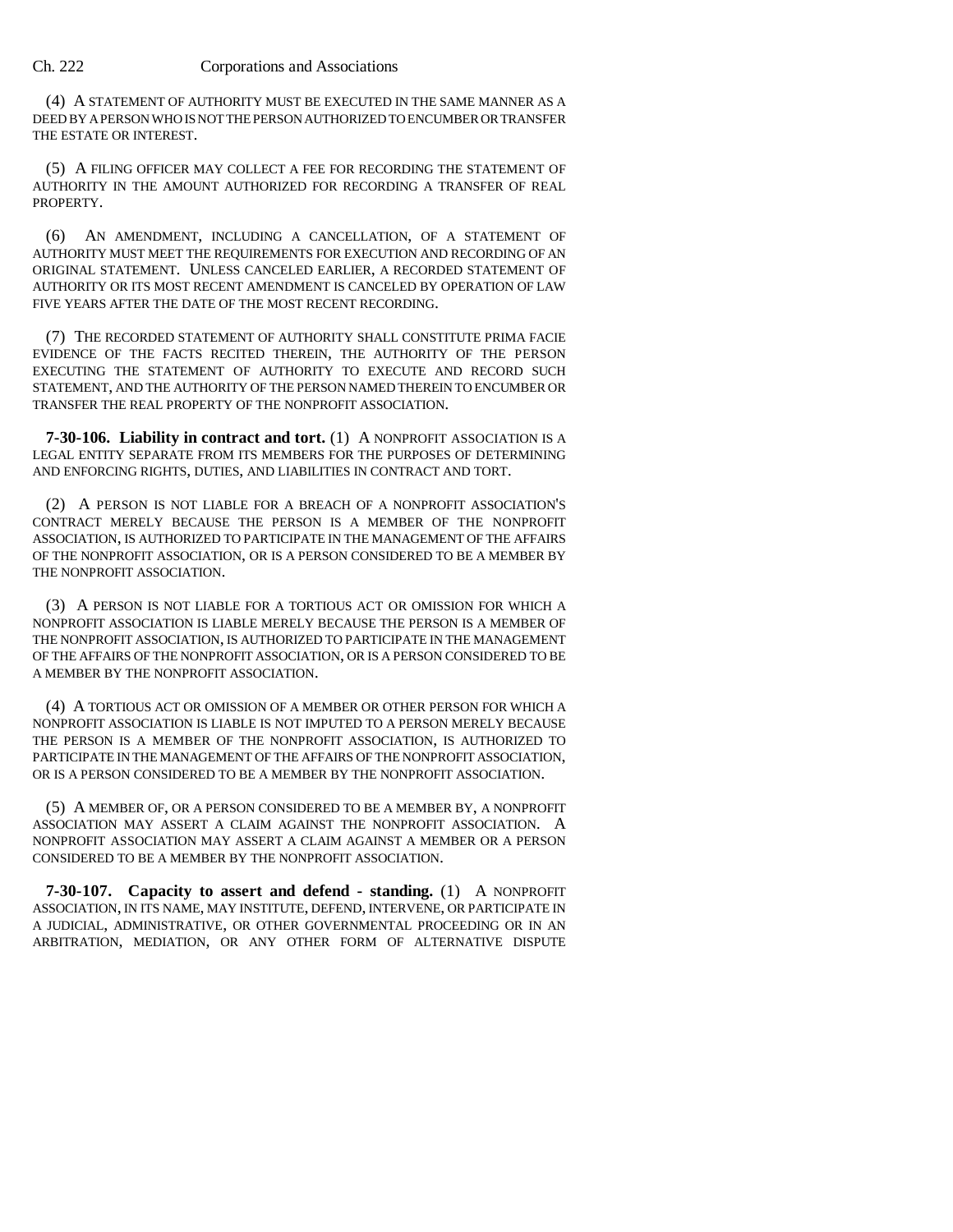#### RESOLUTION.

(2) A NONPROFIT ASSOCIATION MAY ASSERT A CLAIM IN ITS NAME ON BEHALF OF ITS MEMBERS IF ONE OR MORE MEMBERS OF THE NONPROFIT ASSOCIATION HAVE STANDING TO ASSERT A CLAIM IN THEIR OWN RIGHT, THE INTERESTS THE NONPROFIT ASSOCIATION SEEKS TO PROTECT ARE GERMANE TO ITS PURPOSES, AND NEITHER THE CLAIM ASSERTED NOR THE RELIEF REQUESTED REQUIRES THE PARTICIPATION OF A **MEMBER** 

**7-30-108. Effect of judgment or order.** A JUDGMENT OR ORDER AGAINST A NONPROFIT ASSOCIATION IS NOT BY ITSELF A JUDGMENT OR ORDER AGAINST A MEMBER OR A PERSON CONSIDERED TO BE A MEMBER BY THE NONPROFIT ASSOCIATION.

**7-30-109. Disposition of personal property of inactive nonprofit association.** (1) IF A NONPROFIT ASSOCIATION HAS BEEN INACTIVE FOR THREE YEARS OR LONGER, A PERSON IN POSSESSION OR CONTROL OF PERSONAL PROPERTY OF THE NONPROFIT ASSOCIATION MAY TRANSFER THE PROPERTY:

(a) IF A DOCUMENT OF THE NONPROFIT ASSOCIATION SPECIFIES A PERSON TO WHOM TRANSFER IS TO BE MADE UNDER THOSE CIRCUMSTANCES, TO THAT PERSON; OR

(b) IF NO PERSON IS SO SPECIFIED, TO A NONPROFIT ASSOCIATION OR NONPROFIT CORPORATION PURSUING BROADLY SIMILAR PURPOSES OR TO A GOVERNMENT, GOVERNMENTAL SUBDIVISION, AGENCY, OR INSTRUMENTALITY.

**7-30-110. Appointment of agent to receive service of process.** (1) A NONPROFIT ASSOCIATION MAY FILE IN THE OFFICE OF THE SECRETARY OF STATE A STATEMENT APPOINTING AN AGENT AUTHORIZED TO RECEIVE SERVICE OF PROCESS.

(2) A STATEMENT APPOINTING AN AGENT MUST SET FORTH:

(a) THE NAME OF THE NONPROFIT ASSOCIATION;

(b) THE ADDRESS IN THIS STATE, INCLUDING THE STREET ADDRESS, IF ANY, OF THE NONPROFIT ASSOCIATION OR, IF THE NONPROFIT ASSOCIATION DOES NOT HAVE AN ADDRESS IN THIS STATE, ITS ADDRESS OUT OF STATE; AND

(c) THE NAME OF THE PERSON IN THIS STATE AUTHORIZED TO RECEIVE SERVICE OF PROCESS AND THE PERSON'S ADDRESS, INCLUDING THE STREET ADDRESS, IN THIS STATE.

(3) A STATEMENT APPOINTING AN AGENT MUST BE SIGNED BY A PERSON AUTHORIZED TO MANAGE THE AFFAIRS OF A NONPROFIT ASSOCIATION. THE STATEMENT MUST ALSO BE SIGNED BY THE PERSON APPOINTED AGENT, WHO THEREBY ACCEPTS THE APPOINTMENT. THE APPOINTED AGENT MAY RESIGN BY FILING A RESIGNATION IN THE OFFICE OF THE SECRETARY OF STATE AND GIVING NOTICE TO THE NONPROFIT ASSOCIATION.

(4) A FILING OFFICER MAY COLLECT A FEE FOR FILING A STATEMENT APPOINTING AN AGENT TO RECEIVE SERVICE OF PROCESS, AN AMENDMENT, OR A RESIGNATION IN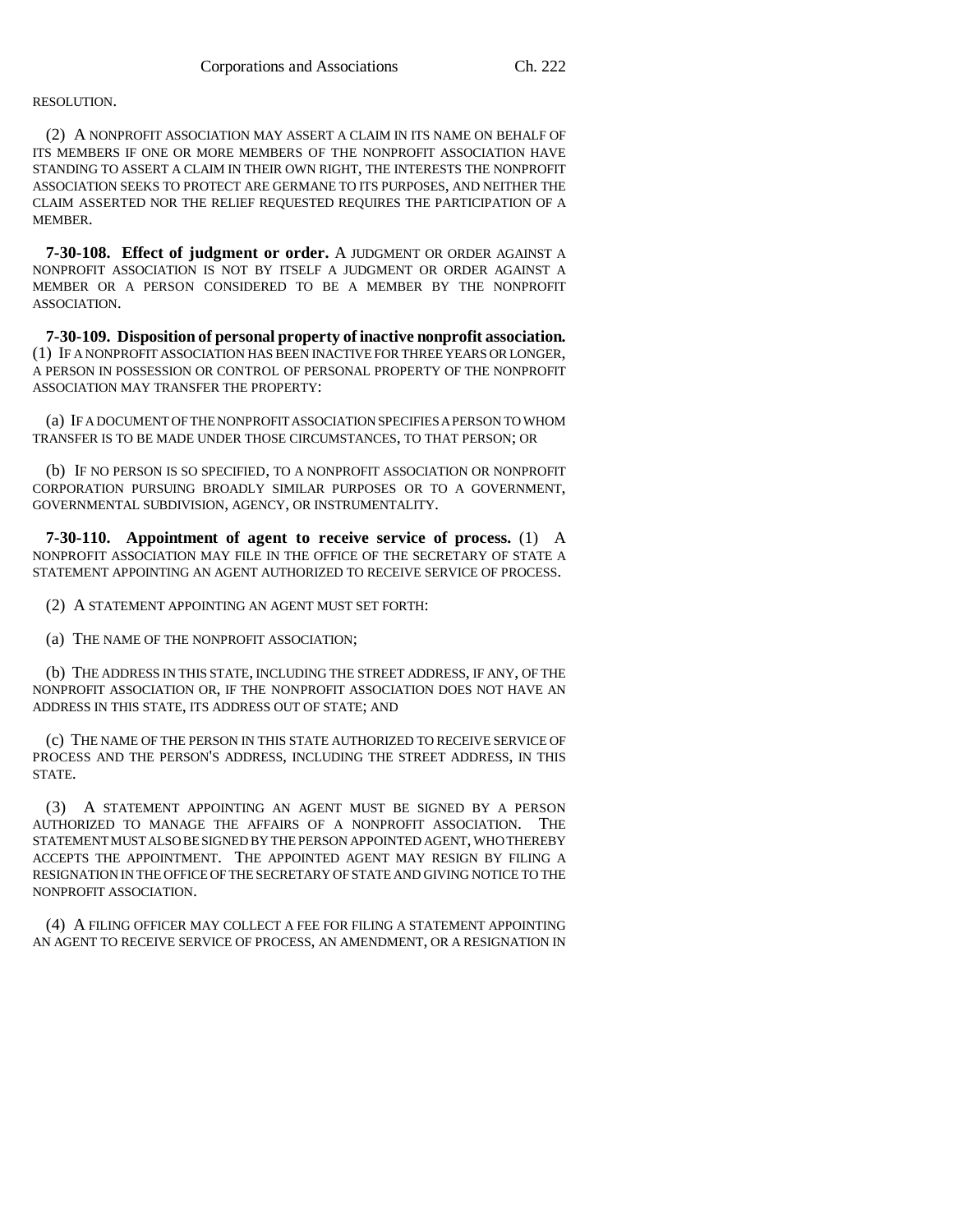#### Ch. 222 Corporations and Associations

THE AMOUNT CHARGED FOR FILING SIMILAR DOCUMENTS.

(5) AN AMENDMENT TO A STATEMENT APPOINTING AN AGENT TO RECEIVE SERVICE OF PROCESS MUST MEET THE REQUIREMENTS FOR EXECUTION OF AN ORIGINAL STATEMENT.

(6) THE SIGNATURE OF EACH PERSON SIGNING A STATEMENT APPOINTING AN AGENT TO RECEIVE PROCESS OR AN AMENDMENT TO SUCH A STATEMENT SHALL CONSTITUTE THE AFFIRMATION OR ACKNOWLEDGMENT OF SUCH PERSON UNDER PENALTY OF PERJURY THAT SUCH STATEMENT OR AMENDMENT IS THE ACT AND DEED OF SUCH PERSON OR THE ACT AND DEED OF THE NONPROFIT ASSOCIATION AND THE FACTS STATED IN SUCH STATEMENT OR AMENDMENT ARE TRUE.

**7-30-111. Claim not abated by change of members or officers.** A CLAIM FOR RELIEF AGAINST A NONPROFIT ASSOCIATION DOES NOT ABATE MERELY BECAUSE OF A CHANGE IN ITS MEMBERS, PERSONS AUTHORIZED TO MANAGE THE AFFAIRS OF THE NONPROFIT ASSOCIATION, OR PERSONS CONSIDERED BY THE NONPROFIT ASSOCIATION TO BE MEMBERS.

**7-30-112. Venue.** FOR PURPOSES OF VENUE, A NONPROFIT ASSOCIATION IS A RESIDENT OF A COUNTY OR CITY AND COUNTY IN WHICH IT HAS AN OFFICE.

**7-30-113. Summons and complaint - service on whom.** IN AN ACTION OR PROCEEDING AGAINST A NONPROFIT ASSOCIATION, A SUMMONS AND COMPLAINT MUST BE SERVED ON AN AGENT AUTHORIZED BY APPOINTMENT TO RECEIVE SERVICE OF PROCESS, AN OFFICER, A MANAGING OR GENERAL AGENT, OR A PERSON AUTHORIZED TO PARTICIPATE IN THE MANAGEMENT OF ITS AFFAIRS. IF NONE OF THEM CAN BE SERVED, SERVICE MAY BE MADE ON A MEMBER WHO MAY PARTICIPATE IN THE SELECTION OF PERSONS AUTHORIZED TO MANAGE THE AFFAIRS OF THE NONPROFIT ASSOCIATION OR IN THE DEVELOPMENT OF POLICY OF THE NONPROFIT ASSOCIATION.

**7-30-114. Uniformity of application and construction.** THIS ARTICLE SHALL BE APPLIED AND CONSTRUED TO EFFECTUATE ITS GENERAL PURPOSE TO MAKE UNIFORM THE LAW WITH RESPECT TO THE SUBJECT OF THIS ARTICLE AMONG STATES ENACTING IT.

**7-30-115. Short title.** THIS ARTICLE MAY BE CITED AS THE "UNIFORM UNINCORPORATED NONPROFIT ASSOCIATION ACT".

**7-30-116. Severability clause.** IF ANY PROVISION OF THIS ARTICLE OR ITS APPLICATION TO ANY PERSON OR CIRCUMSTANCE IS HELD INVALID, THE INVALIDITY DOES NOT AFFECT ANY OTHER PROVISIONS OR APPLICATIONS OF THIS ARTICLE WHICH CAN BE GIVEN EFFECT WITHOUT THE INVALID PROVISION OR APPLICATION, AND TO THIS END THE PROVISIONS OF THIS ARTICLE ARE SEVERABLE.

**7-30-117. Effective date.** THIS ARTICLE SHALL TAKE EFFECT JULY 1, 1994.

**7-30-118. Transition concerning real and personal property.** IF, BEFORE JULY 1,1994, AN ESTATE OR INTEREST IN REAL OR PERSONAL PROPERTY WAS PURPORTEDLY TRANSFERRED TO A NONPROFIT ASSOCIATION, ON JULY 1, 1994, THE ESTATE OR INTEREST VESTS IN THE NONPROFIT ASSOCIATION, UNLESS THE PARTIES HAD TREATED